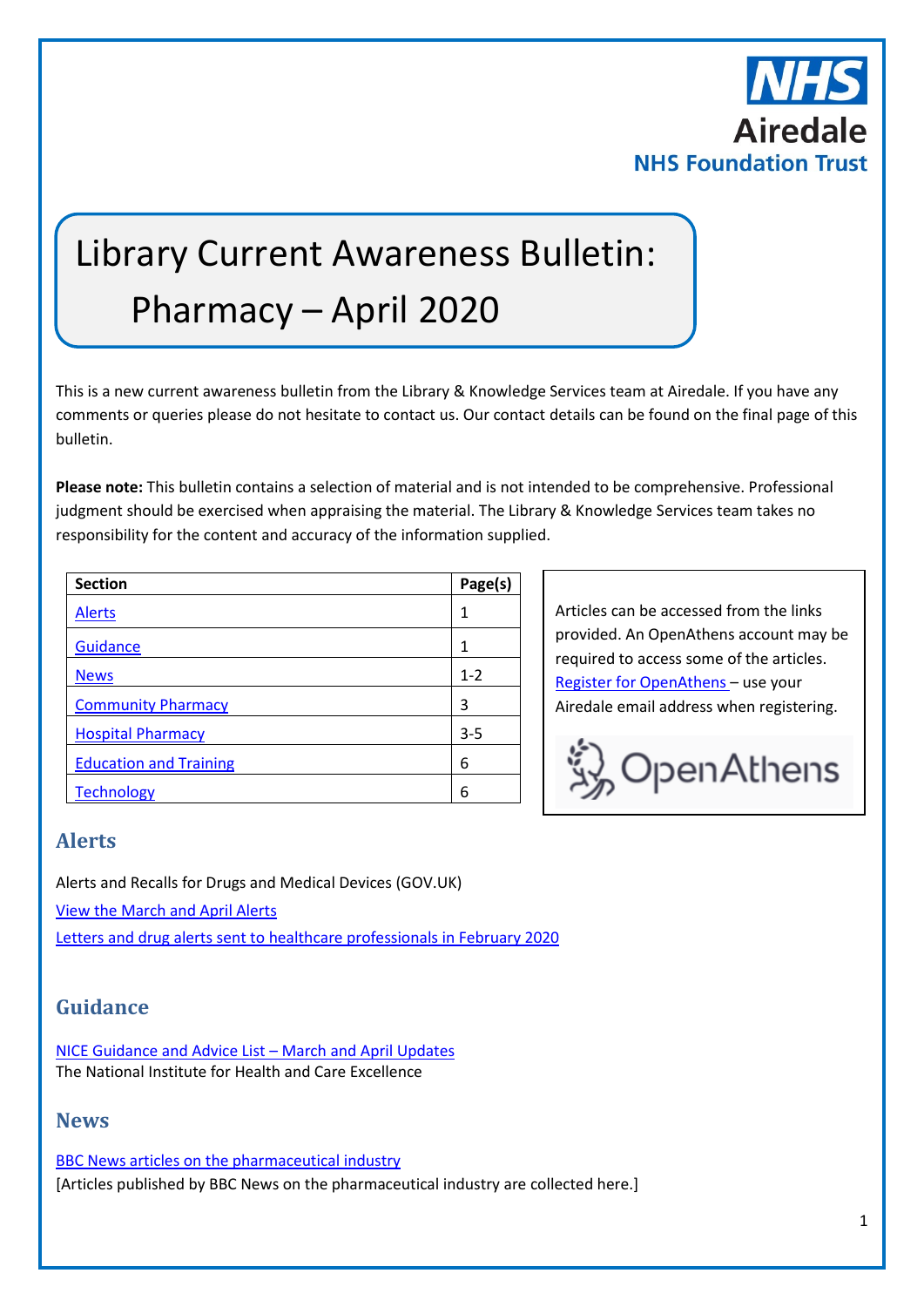#### [Coronavirus \(COVID-19\) updates](https://www.npa.co.uk/coronavirus-updates/)

National Pharmacy Association

April 2020

[To help members find answers to common questions on operating in the COVID-19 Pandemic, the NPA has put together FAQs which will be updated daily. This webpage also has links to NPA webinars on key topics related to the coronavirus outbreak and business continuity guidance.]

#### [Latest updates on COVID-19 \(coronavirus\)](https://www.pharmacyregulation.org/contact-us/coronavirus-latest-updates)

General Pharmaceutical Council April 2020 [This webpage contains the latest statements and information from the GPhC in relation to the COVID-19 pandemic.]

## [COVID-19 Vaccine and Antiviral Drug Development](https://www.fpm.org.uk/blog/covid-19-vaccine-and-antiviral-drug-development/)

Dr Penny Ward. Faculty of Pharmaceutical Medicine Blog April 2020

[This article considers the advantages and disadvantages of potential vaccine strategies, regulatory considerations for vaccine development, and therapeutic approaches.]

[The ethics of conducting clinical trials in the search for treatments and vaccines against COVID-19](https://www.fpm.org.uk/blog/the-ethics-of-conducting-clinical-trials-in-the-search-for-treatments-and-vaccines-against-covid-19/)

Dr Susan Tansey FFPM. Faculty of Pharmaceutical Medicine Blog April 2020

[This article aims to address some of the ethical issues and dilemmas that may arise when planning and conducting clinical trials in the COVID-19 emergency.]

## [Ibuprofen; no evidence preventing use during COVID-19](https://www.rpharms.com/about-us/news/details/rps-welcomes-news-that-there-is-no-proven-scientific-evidence-preventing-the-use-of-ibuprofen-in-treating-covid-19--symptoms-)

Royal Pharmaceutical Society

April 2020

[The updated position from the National Health Services (NHS), Medicines & Healthcare Products Regulatory Agency (MHRA) and National Institute for Health and Care Excellence (NICE) confirms that patients can take ibuprofen when self-medicating for symptoms of COVID-19, such as fever and headache.]

[Covid-19: ibuprofen can be used for symptoms, says UK agency, but reasons for change in advice are unclear](https://www.bmj.com/content/369/bmj.m1555)

BMJ

April 2020

[UK medicines agencies have changed their advice on ibuprofen to say that the drug can be used to treat patients with symptoms of COVID-19, although the evidence that prompted the revision has not been made public. A review by the Commission on Human Medicines' expert working group on COVID-19 concluded that there is currently insufficient evidence to establish a link between use of ibuprofen, or other non-steroidal anti-inflammatory drugs and contracting or worsening of COVID-19.]

[Updated advice on vitamin D intake during COVID-19 pandemic](https://www.npa.co.uk/news-and-events/news-item/updated-advice-on-vitamin-d-intake-during-covid-19-pandemic-2/)

National Pharmacy Association

April 2020

[Public Health England and The Scottish Government have re-issued advice for taking vitamin D during the current coronavirus (COVID-19) pandemic. This is because the Government is advising people to 'Stay at home', therefore, many people will not be going outdoors in order for their body to create vitamin D from direct sunlight exposure.]

[NHS strikes deal on first in a new generation of cancer busting drugs](https://www.england.nhs.uk/2020/04/nhs-strikes-deal-on-first-in-a-new-generation-of-cancer-busting-drugs/?utm_source=feedburner&utm_medium=email&utm_campaign=Feed%3A+NHSCBoard+(NHS+England))

NHS England

April 2020

[The new drug, larotrectinib, will initially be used for children, young people and some adults, and targets tumours according to their genetic make-up, rather than where they originated from in the body.]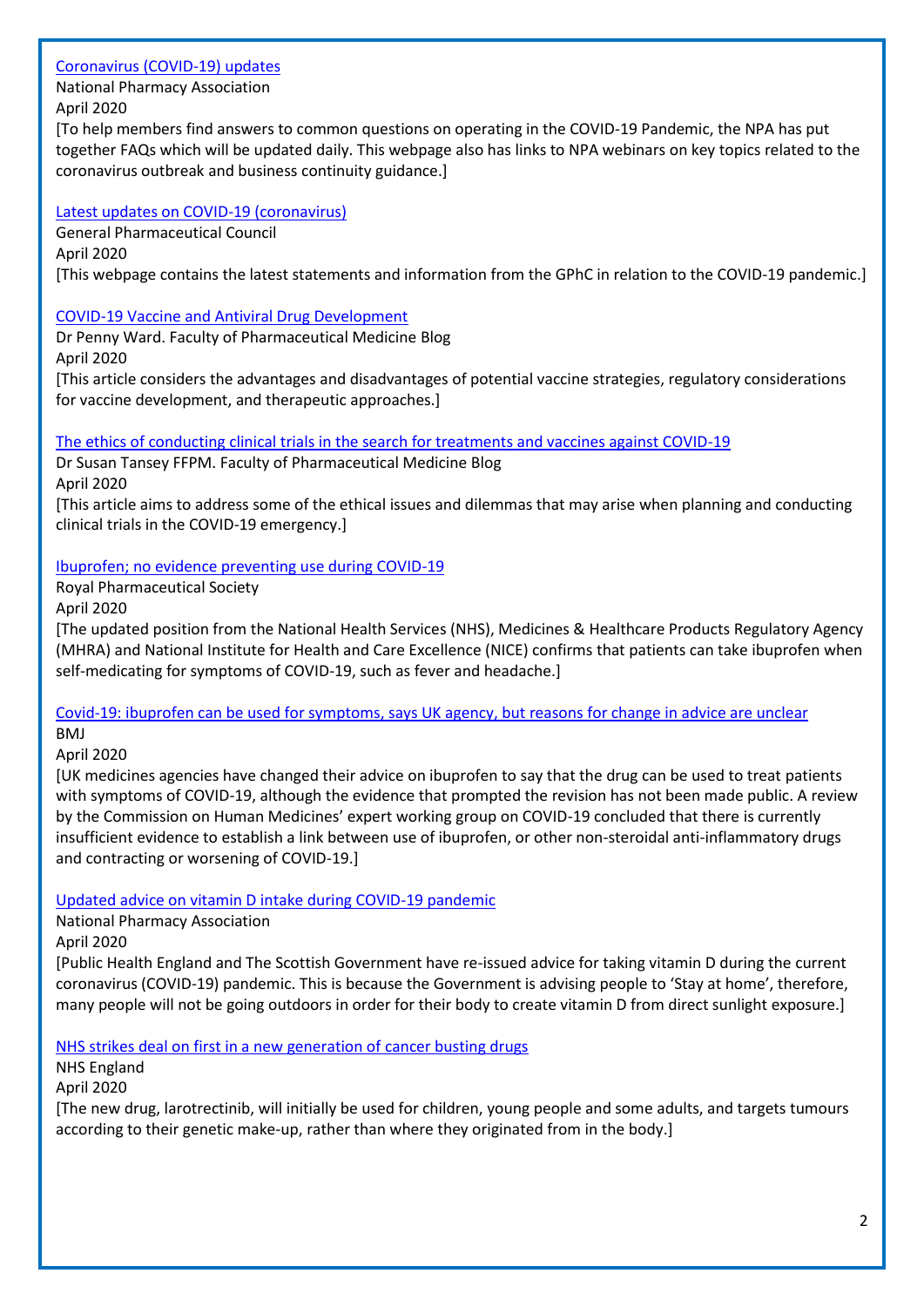## <span id="page-2-0"></span>**Community Pharmacy**

[A service evaluation and stakeholder perspectives of an innovative digital minor illness referral service from NHS 111](https://journals.plos.org/plosone/article?id=10.1371/journal.pone.0230343)  [to community pharmacy](https://journals.plos.org/plosone/article?id=10.1371/journal.pone.0230343)

Nazar, H. et al *PloS one*, vol. 15(3)

March 2020

[A pilot Digital Minor Illness Service (DMIRS) was commenced in the North East of England in December 2017 to feasibility test the NHS 111 referral to community pharmacy for patients presenting with minor conditions. Routine service activity data was evaluated during Jan–Dec 2018 to investigate the demographics of patients included in the service, the presenting conditions, and how those referrals were managed by community pharmacies. Semistructured interviews with NHS 111 call handlers, project team members, community pharmacists and patients were undertaken to investigate the design, management, implementation and delivery of the service.]

[An investigation into the number and nature of the urgent care consultations managed and referred by community](https://www.ncbi.nlm.nih.gov/pmc/articles/PMC7082713/)  [pharmacists in south-east England](https://www.ncbi.nlm.nih.gov/pmc/articles/PMC7082713/)

Dodds, L. et al

*Primary Health Care Research and Development* March 2020

[This study aimed to provide a snapshot of the number and nature of urgent care requests presented to a sample of community pharmacies in three counties in southern England, to determine how requests are managed, whether management is appropriate, as assessed by a group of experts, and whether customers receiving the care are satisfied with pharmacists' interventions.]

[Impact of a pilot NHS-funded sore throat test and treat service in community pharmacies on provision and quality of](https://bmjopenquality.bmj.com/content/9/1/e000833)  [patient care](https://bmjopenquality.bmj.com/content/9/1/e000833)

Mantzourani, E. et al *BMJ Open Quality*, vol. 9(1) Feb 2020

[An NHS-funded sore throat test and treat (STTT) service was introduced in selected pharmacies in two local health boards in Wales, as an extension to the national pharmacy common ailment scheme. The aim of this study was to evaluate the impact of STTT on provision and quality of patient care, namely antibiotic use, patient safety and general practitioner (GP) consultation rates.]

['New Medicine Service': supporting adherence in people starting a new medication for long](https://qualitysafety.bmj.com/content/29/4/286)-term condition: 26-week [follow-up of a pragmatic randomised controlled trial](https://qualitysafety.bmj.com/content/29/4/286)

Elliott, R.A. et al

*BMJ Quality & Safety*, vol. 29(4) pp. 286-295

April 2020

[The aim of this study was to examine the effectiveness and cost-effectiveness of the community pharmacy New Medicine Service (NMS) at 26 weeks. This was a pragmatic patient-level parallel randomised controlled trial in 46 English community pharmacies. 504 participants aged 14 years or over, identified in the pharmacy when presenting a prescription for a new medicine for predefined long-term conditions, were randomised to receive NMS (n=251) or normal practice (n=253). Adherence was assessed through patient self-report at 26-week follow-up.]

# <span id="page-2-1"></span>**Hospital Pharmacy**

[Advancing pharmacy practice through an innovative ambulatory care transitions program at an academic medical](https://www.mdpi.com/2226-4787/8/1/40)  [center](https://www.mdpi.com/2226-4787/8/1/40)

Cavanaugh, J. et al *Pharmacy*, vol. 8(1) March 2020

[A post-acute follow-up programme, coordinated by an ambulatory care clinical pharmacist at the Internal Medicine Clinic at the University of North Carolina, has been in place since March 2012. An evaluation revealed that this led to improved clinical, organizational, and financial outcomes.]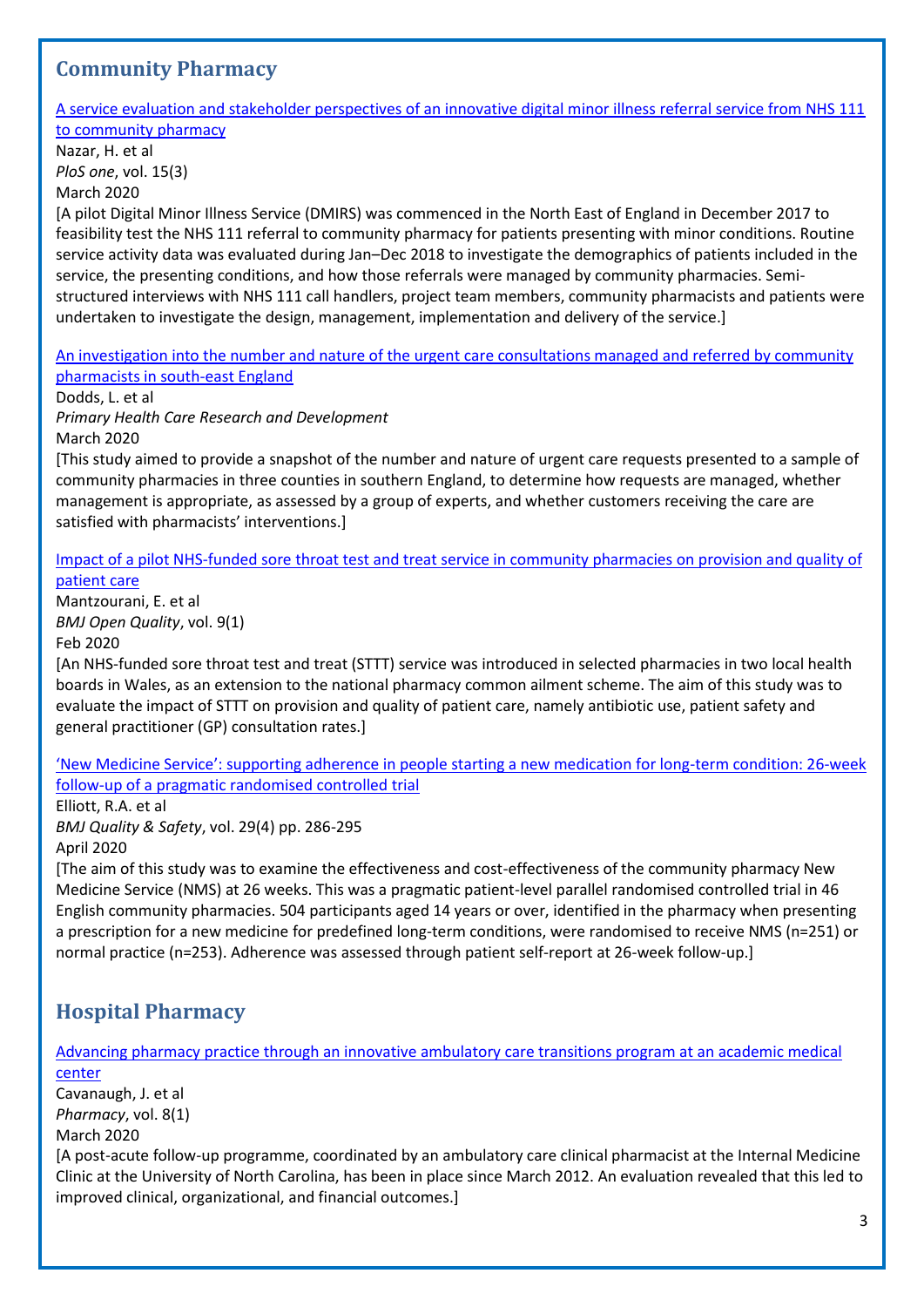[Drugs supply and pharmaceutical care management practices at a designated hospital during the COVID-19 epidemic](https://www.sciencedirect.com/science/article/pii/S1551741120303259?via%3Dihub)

Ying, W. et al

*Research in Social & Administrative Pharmacy (RSAP)* April 2020

[This article gives details of the various practices used by pharmacists at The Third Hospital of Jilin University (THJU) in Jilin province, China in response to the COVID-19 pandemic. The practices include staff management and the support provided for maintaining physical and mental health, drug supply management, management of off-label drug use, and pharmaceutical care procedures.]

[Effects of a remote antimicrobial stewardship program on antimicrobial use in a regional hospital system](https://www.mdpi.com/2226-4787/8/1/41)

Knight, J. et al *Pharmacy*, vol. 8(1)

March 2020

[The purpose of this quality improvement study was to describe the implementation of a pharmacist-led remote antimicrobial stewardship programme (ASP) at McLeod Health (a seven-hospital system) in the USA and assess the effect on antimicrobial use. Antimicrobial use in days of therapy per 1000 patient days was compared between the six months before and after remote ASP implementation. Changes in system-wide, facility-specific, and target antimicrobial use were evaluated. Pharmacist interventions, acceptance rates, and number of times infectious disease (ID) physician assistance was sought were also tracked.]

[Exploring an extended role for pharmacy assistants on inpatient wards in UK hospitals: using mixed methods to](http://dro.dur.ac.uk/26042/)  [develop the role of medicines assistants](http://dro.dur.ac.uk/26042/)

Rathbone, A.P. et al

*European Journal of Hospital Pharmacy*: Science and Practice, vol. 27(2) pp. 78-83

March 2020

[This project explored the deployment of pharmacy assistants to inpatient wards in a new role as 'medicines assistants' (MAs). Ward-based MAs were introduced to six wards across two UK hospitals to support medicines administration. Each 30-bed ward delivered acute inpatient services with MAs supporting typical nursing medication administration rounds to 15 patients. Data were collected using activity diaries, observations, clinical audit and semistructured interviews with pharmacy assistants, pharmacy technicians, clinical pharmacists, nurses, ward managers and pharmacy managers.]

[Hospital pharmacists' pharmaceutical care for hospitalized patients with COVID](https://www.sciencedirect.com/science/article/pii/S1551741120303144?via%3Dihub)-19: Recommendations and guidance [from clinical experience](https://www.sciencedirect.com/science/article/pii/S1551741120303144?via%3Dihub)

*Research in Social & Administrative Pharmacy (RSAP)* April 2020

[The aim of this article is to discuss hospital pharmacists' role in providing pharmaceutical care for hospitalised patients with COVID-19 to promote patient care and management during the pandemic. It includes details of a pharmaceutical care framework of COVID-19 hospitalised patients for hospital pharmacists and it provides a summary of evidence available on 25<sup>th</sup> March 2020 from Chinese, American and WHO authorities.]

[Inapropriate use of antibiotics effective against gram positive microorganisms despite restrictive antibiotic policies in](https://bmcinfectdis.biomedcentral.com/articles/10.1186/s12879-020-05005-7)  [ICUs: a prospective observational study](https://bmcinfectdis.biomedcentral.com/articles/10.1186/s12879-020-05005-7)

Ozger, H.S. et al *BMC Infectious Diseases*, vol. 20(1)

April 2020

[This observational study, conducted prospectively between 1<sup>st</sup> October 2018 and 1<sup>st</sup> October 2019 in the medical and surgical ICUs of Gazi University Faculty of Medicine Hospital, Turkey, evaluates gram-positive anti-bacterial utilisations in intensive care units (ICUs) with various evaluation criteria, to determine the frequency of inappropriate usage and the intervention targets required to ensure optimum use. The total bed capacity was 55. Patients older than 18 years and who were prescribed gram-positive spectrum antibiotics (vancomycin, teicoplanin, linezolid, and daptomycin) were included. During the study period, 200 treatments were evaluated in 169 patients.]

[Pharmacist-physician collaboration to improve the accuracy of medication information in electronic medical](https://www.mdpi.com/2226-4787/8/1/2)  [discharge summaries: Effectiveness and sustainability](https://www.mdpi.com/2226-4787/8/1/2)

Elliott, R.A. et al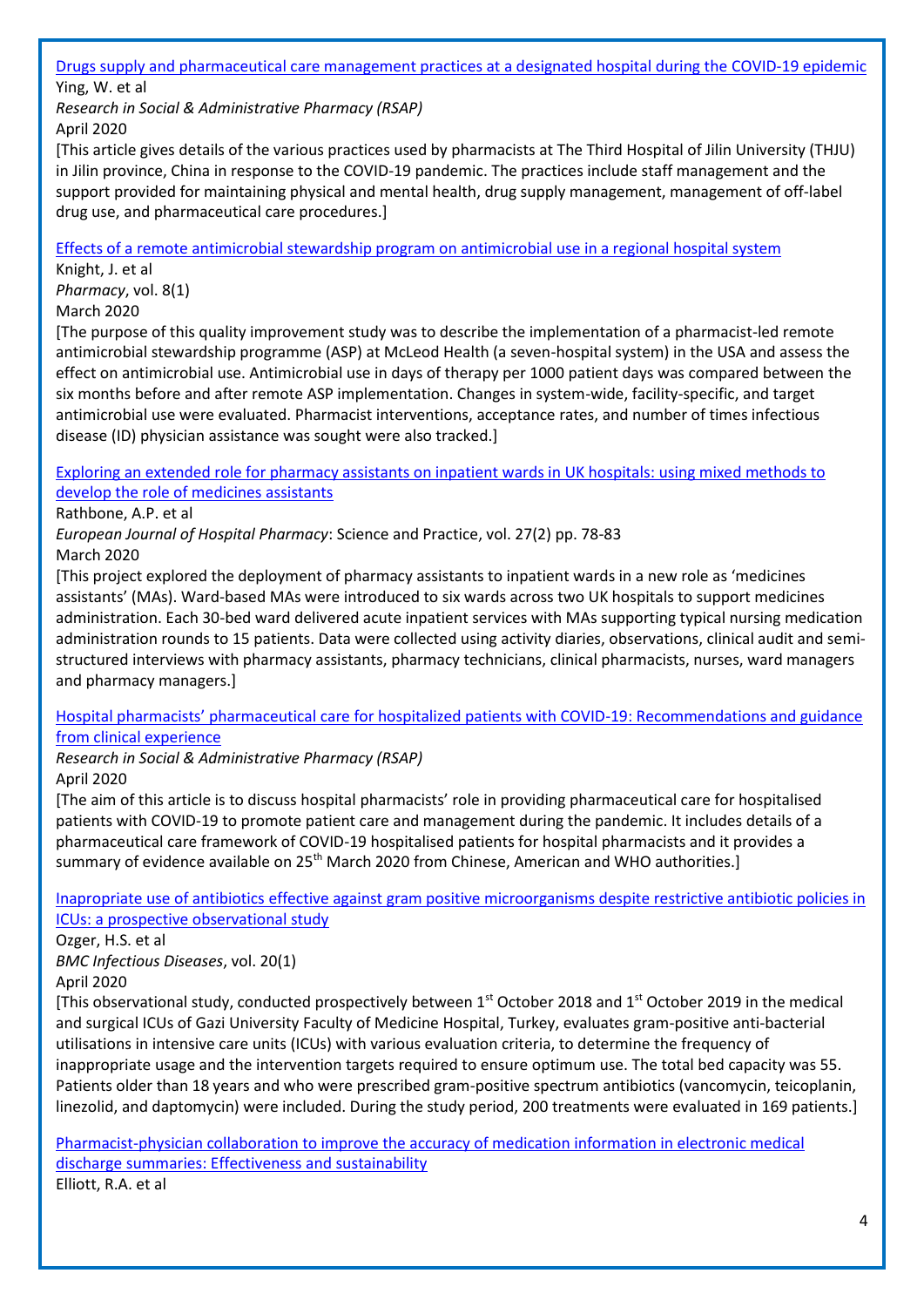*Pharmacy*, vol. 8(1)

March 2020

[This study evaluated the effectiveness and sustainability of an intervention in which ward-based hospital pharmacists reviewed, contributed and verified medication information in electronic discharge summaries (EDSs) in collaboration with physicians. Retrospective audits of randomly selected EDSs were conducted on seven wards at a major public teaching hospital in Melbourne, Australia before and after implementation of the intervention and repeated two years later on four wards where the intervention was incorporated into usual pharmacist care. EDSs for 265 patients (prescribed a median of nine discharge medications) were assessed across three time points (2014, 2015, and 2017).]

[Pharmacists' role in antimicrobial stewardship and relationship with antibiotic consumption in hospitals: An](https://www.sciencedirect.com/science/article/pii/S2213716519301754?via%3Dihub)  [observational multicentre study](https://www.sciencedirect.com/science/article/pii/S2213716519301754?via%3Dihub)

## Ourghanlian, C. et al

*Journal of Global Antimicrobial Resistance*, vol. 20 pp. 131-134 March 2020

[Hospital pharmacists involved in the French antibiotic consumption surveillance network (ATB-Raisin) were invited to participate in a retrospective observational multicentre study. Collected data were: the previous year's (2016) antibiotic consumption expressed in daily defined dose per 1000 patient-days; antimicrobial stewardship (AMS) measures, including pharmacist-specific actions; and use of a computerised prescription order entry (CPOE) system. Associations between antibiotic consumption and AMS measures were assessed by linear regression, after adjustment for hospital activities.]

[Providing pharmacy services at cabin hospitals at the coronavirus epicenter in China](https://link.springer.com/article/10.1007%2Fs11096-020-01020-5)

Meng, L. et al

*International Journal of Clinical Pharmacy*

April 2020

[In this commentary, the authors describe pharmacy services at cabin hospitals in Wuhan, China. 16 cabin hospitals were built to admit patients with confirmed coronavirus infection. Each cabin hospital has pharmacists to provide services and pharmaceutical care to patients. Pharmacists also provide assistance to cabin hospitals through remote internet platforms across China.]

[Screening tools used by clinical pharmacists to identify elderly patients at risk of drug-related problems on hospital](https://www.mdpi.com/2226-4787/8/2/64)  [admission: a systematic review](https://www.mdpi.com/2226-4787/8/2/64)

Brady, A. et al *Pharmacy*, vol. 8(2) April 2020

[This systematic review aimed to identify published primary research and critically evaluate the quality of prediction tools to identify elderly patients at increased risk of drug-related problems and/or likely to need clinical pharmacist intervention. PubMed, EMBASE, OVID HMIC, Cochrane Library, PsychInfo, CINAHL PLUS, Web of Science and ProQuest databases were searched along with the reference lists of included articles. Data were extracted and systematically assessed for quality by considering the four key stages involved in accurate risk prediction models development, validation, impact and implementation. Nineteen studies met the inclusion criteria.]

The role of the clinical pharmacist in an [Irish university teaching hospital: A mixed-methods study](https://www.mdpi.com/2226-4787/8/1/14)

Ronan, S. et al

*Pharmacy*, vol. 8(1)

March 2020

[This mixed methods study assessed the impact of medication review (MR) in terms of potential clinical harm, cost avoidance, and the views of nursing staff on the role of the pharmacist. The setting was a 192-bed, voluntary, acute hospital, in the Munster region of Ireland. **Study I:** The pharmacist provided MR to patients conventionally once a week. Any interventions were then assessed for potential clinical harm and to calculate cost avoidance. **Study II:** Semi-structured interviews, guided by a topic guide were completed with 12 nurses (11 female). Thematic analysis was used to code the main themes. The main outcome measure was to estimate the cost, cost avoidance, and the net cost benefit ratio of MR provided by pharmacists.]